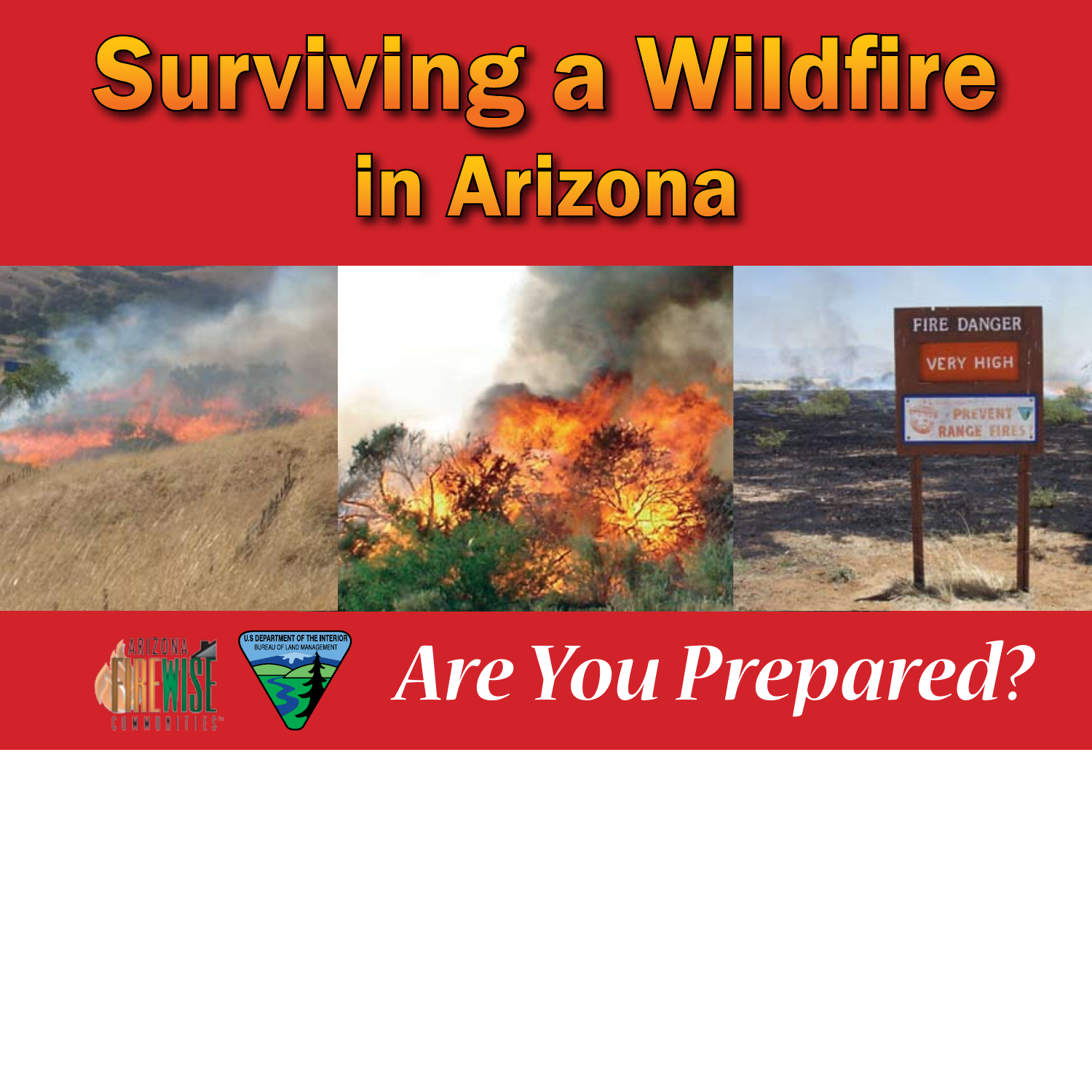### UNDERSTANDING WILDFIRE

#### An ember to remember

Most fires start small – a match, a cigarette, a spark. And most fires stay small. They just burn a little patch of grass, and then fizzle out. However, there is one thing that can change a fizzle into an inferno: W I N D. Are you prepared for what can happen when a fizzle meets a breeze? Picture this.



That little tiny fire burns a little patch of grass. But a breeze comes along and pushes the fire for a couple of feet to the edge of a clump of brush.

The brush quickly bursts into flame. The tall flames above the brush are bent by the wind and ignite a nearby tree.

Now spreading through the grass, brush and drought stressed trees, the fire grows to the size of a football field in less than 10 minutes. The bigger it gets, the faster it grows.

The flames are now taller than your house. Pushed by the wind, the flaming front of the fire is moving faster than you can walk.



All fires start small. All fires go out. What matters is what happens in between.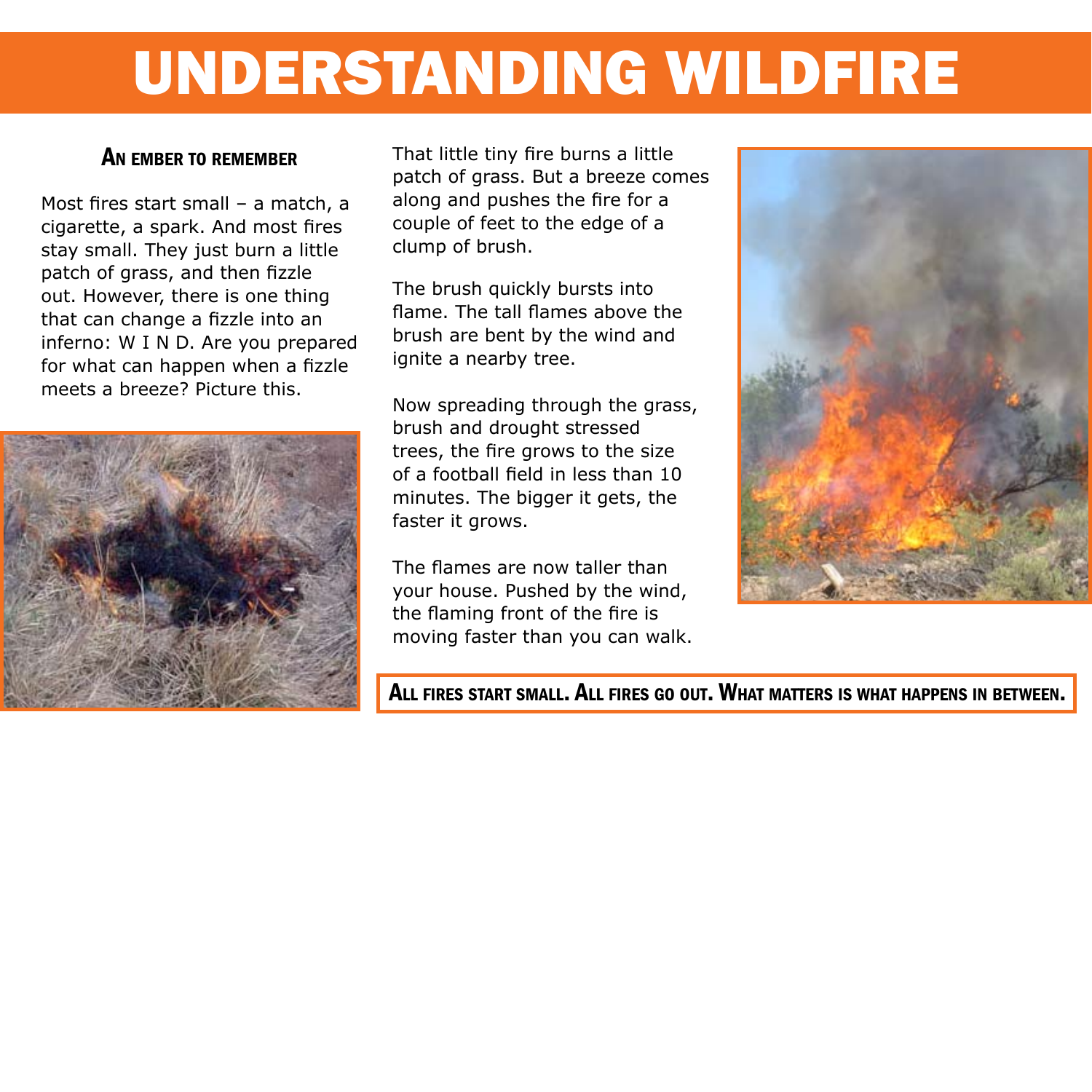- The wind throws embers one mile or more ahead of the flames. These embers start new fires.
- As the main fire approaches your house, strong winds blow embers everywhere possible – under decks, against wood fences, into wood piles, and through open doors and windows. Embers blown onto the roof come to rest in thick piles of dry leaves.



*Willow Fire near Payson, Arizona in 2004.*

This booklet is full of suggestions to help you plan ahead and make the right

- In some places the air is so smoky that you can't see more than 10 feet.
- Close to where the fire is burning most intensely, the air is far too hot to breathe.
- The rising smoke and ash create winds on the ground cause all the fires to burn even more intensely.
- Fires like this occur every year. Fires don't just happen in the summer, in many areas of Arizona fires can happen year round.
- One of Arizona's largest wildfires, the Rodeo-Chedeski Fire, near Show Low in 2002, burned 486,000 acres, more than 450 homes, cost nearly \$22 million to fight and caused \$329 million in damages.
- When it is dry and windy be watchful and be prepared to take action to protect your family and property. **DECISIONS WHEN SMOKE FILLS THE AIR. Fighters working to create a fuel break around homes.**



### UNDERSTANDING WILDFIRE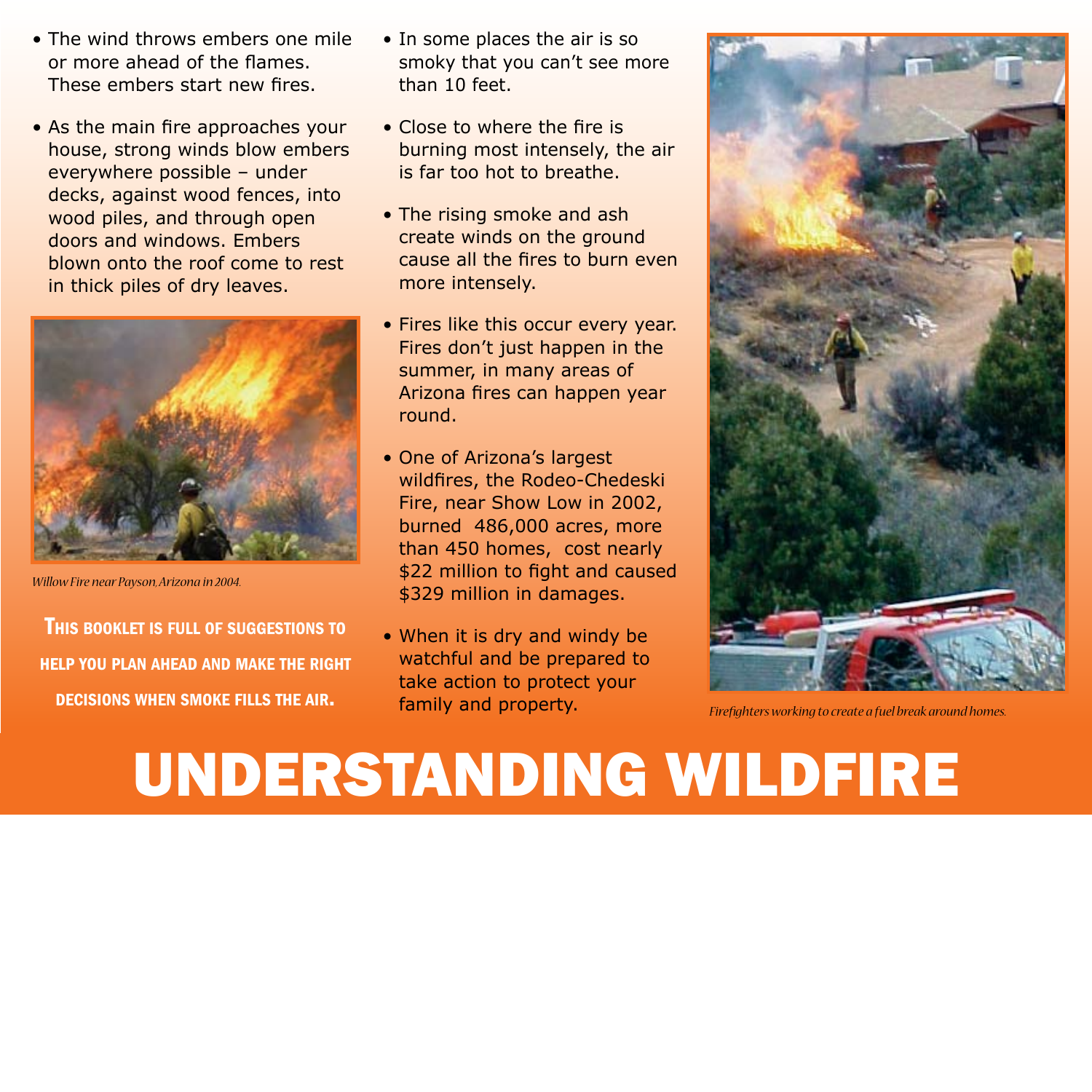### PREVENTING WILDFIRES

Many big fires are caused by small mistakes, so please be careful, especially on windy days. Before starting a fire outdoors, find out what rules and fire restrictions you need to follow.



STAY WITH YOUR BARBEQUE grill while cooking.



Make sure you have a screen on your chimney.

Put cigarettes out cold. Soak fireplace ashes.

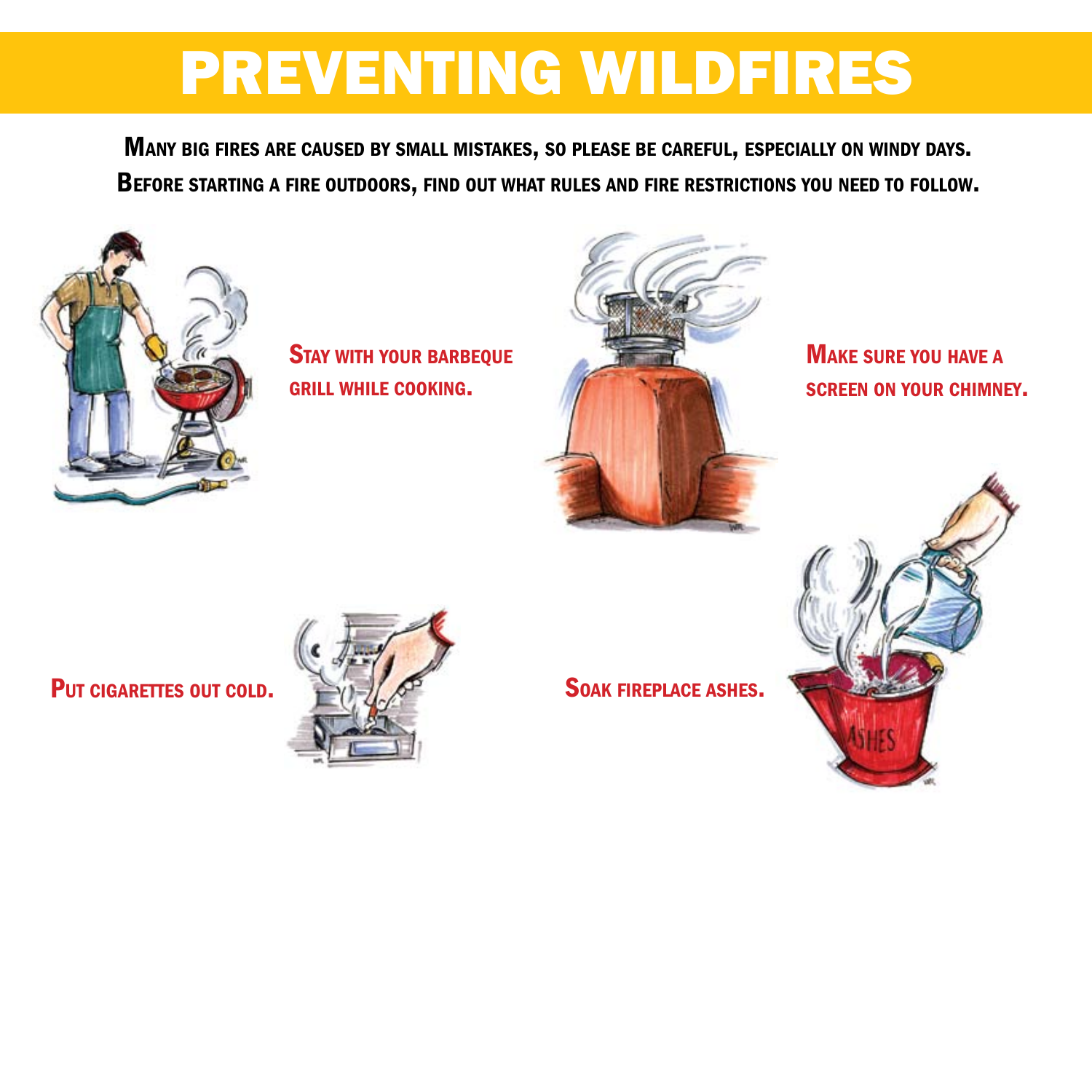

PARK YOUR CAR AWAY FROM TALL GRASS.



Be careful when burning weeds and debris (burn permit required).



WATCH OUT WHEN WELDING.



Drown and stir your campfire until it is cold to the touch.

### PREVENTING WILDFIRES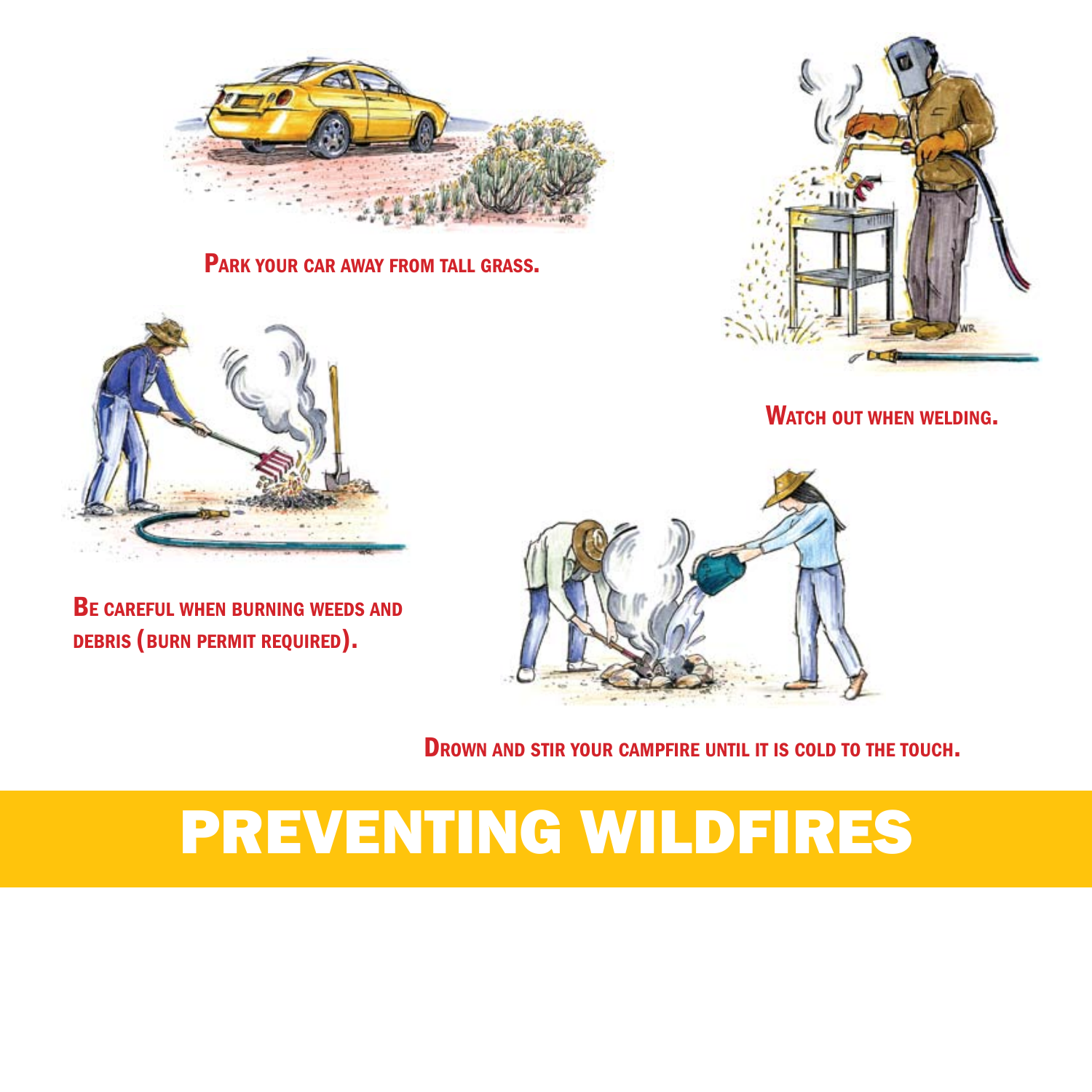### PREPARING YOUR HOME

Here are some simple things that you can do to reduce the possibility of your house being damaged by <sup>a</sup> wildfire:





CLEAN LEAVES FROM THE ROOF AND GUTTERS. USE OUTDOOR FURNITURE MADE OF



noncombustible materials.





STORE FIREWOOD AT LEAST 30 FEET AWAY FROM STRUCTURES AND EAVES.

Clear leaves, pine needles, and tree bark away from structures.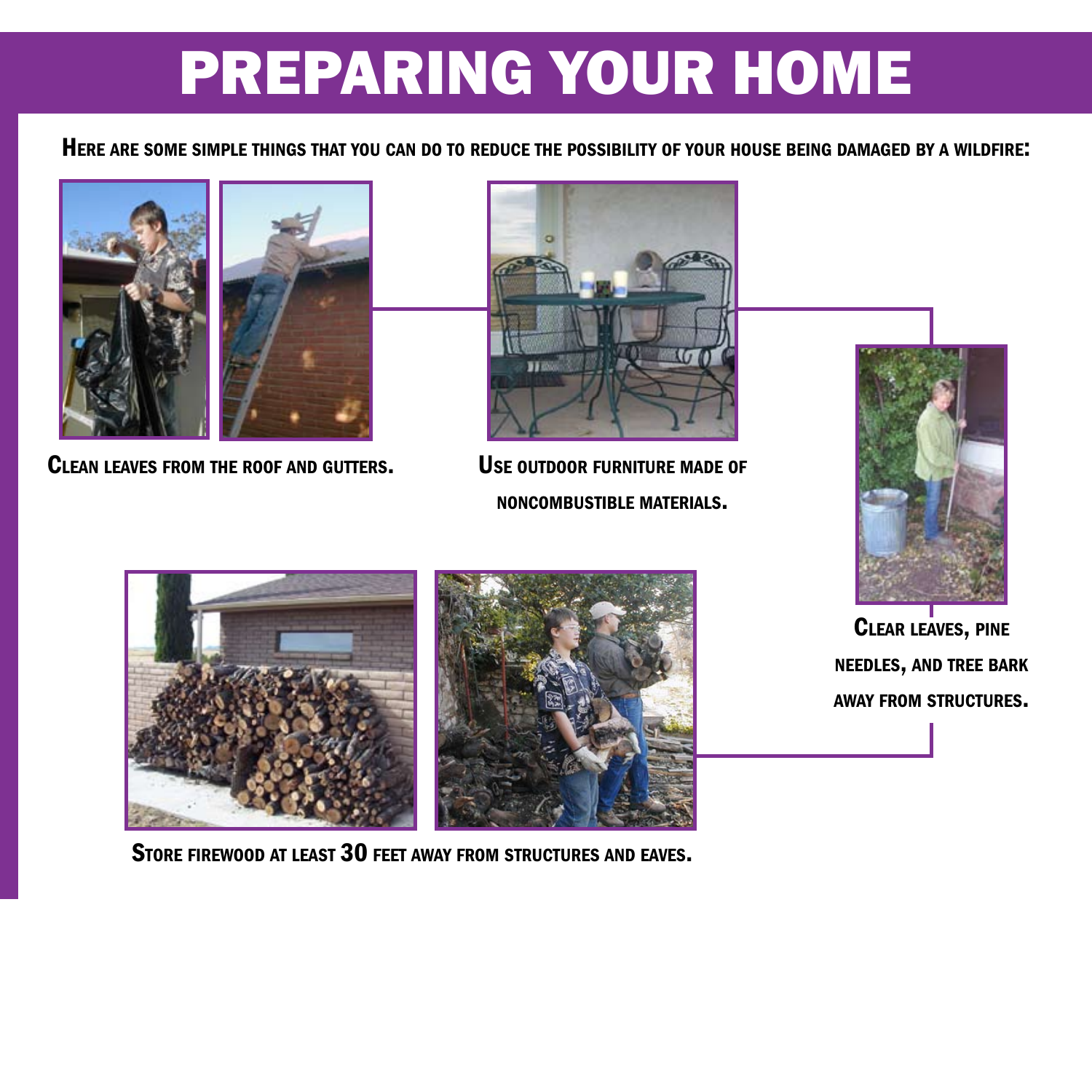

Use low combustible materials for walls, gates, and landscaping to create <sup>a</sup> safer barrier against fire.



Thin, trim, and cut trees, shrubs, and grass back <sup>a</sup> minimum of 30 to 100 feet from your home creating <sup>a</sup> survivable space. If possible, extend even further out to increase your chance of surviving <sup>a</sup> wildland fire.



Trim grass and brush creating <sup>a</sup> cleared area around propane tanks.

#### OTHER THINGS YOU CAN DO:

- Screen outside vents and openings, including the space beneath decks.
- Remove lumber, needles, and leaves from under decks and outdoor staircases.
- Store combustible fuels in a well-ventilated shelter away from structures.
- Add a fire department connection to your aboveground water storage or swimming pool for water supply for firefighting.

## PREPARING YOUR HOME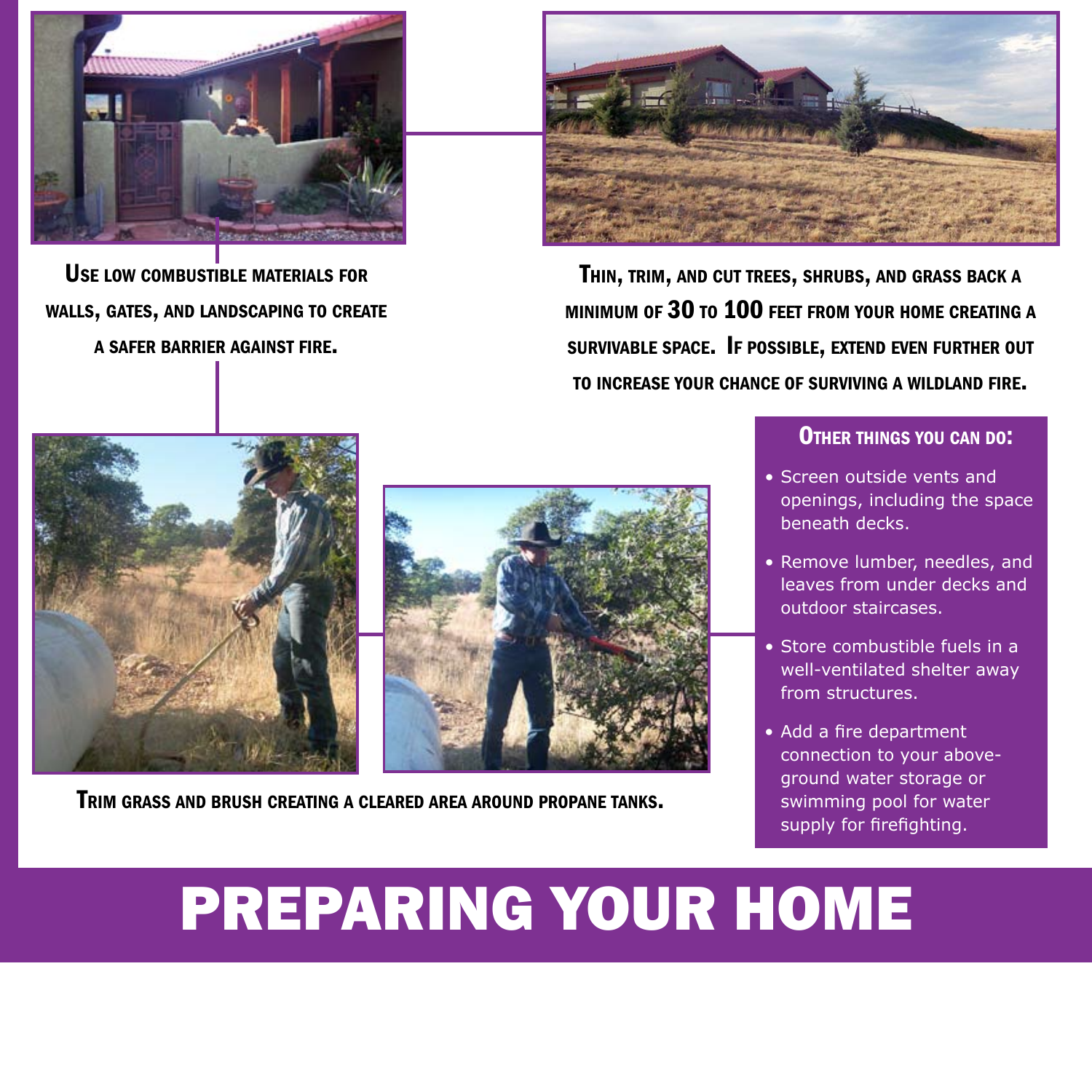### FIRST CHOICE - EVACUATING SAFELY



#### THE IMPORTANT STUFF

The safest place for your family is somewhere that is not threatened by <sup>a</sup> fire.

By planning ahead you can evacuate more quickly and be sure that you will remember the most important things.

Make a list of items to take with you and know where they are located. Consider gathering some of these items now and keeping them in a box that is ready to go.

#### Remember the "Five Ps"

- **1. PILLS**, eyeglasses and other medical supplies
- **2. PAPERS**, like birth certificates and tax records
- **3. PICTURES**, small artwork, jewelry and other important mementos
- **4. PETS**, pet food, leashes and pet carriers
- **5. PHONE**, charger and phone numbers of people you will want to call

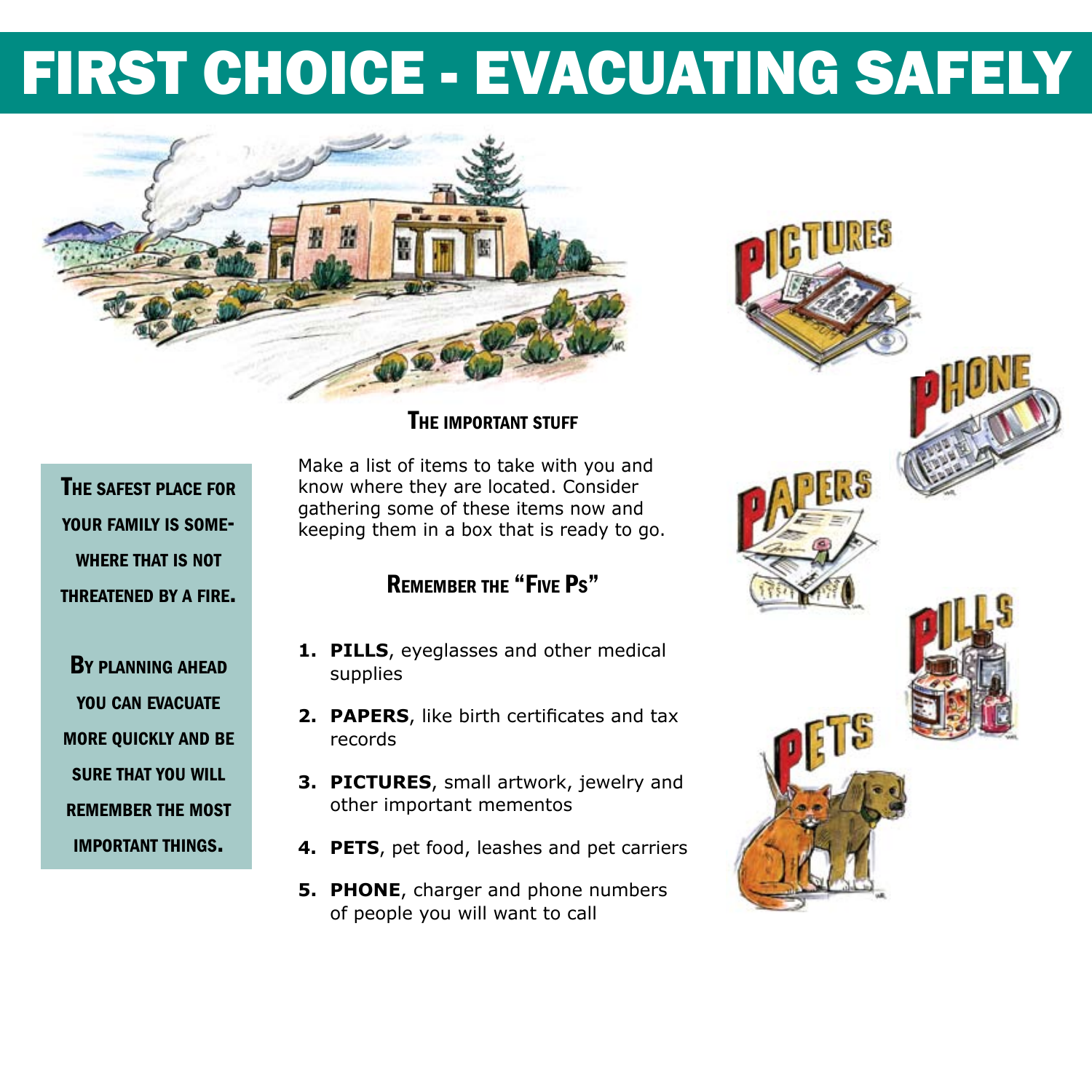#### ON THE ROAD

The evacuation route you use should be away from the fire and away from the direction that the fire is moving.

Identify several different routes so that you can choose the safest one. Try to avoid narrow roads that could easily become blocked.

- Take a vehicle that has enough gas for lots of slow driving and waiting.
- Leave gates open for easy access by firefighters.
- Drive slowly with your headlights on and doors unlocked. If it is smoky, close the windows and turn off any ventilation fan.
- Follow instructions from police and fire personnel.
- Do not return home until emergency personnel have determined that it is safe.
- If you are trapped by fire while you are in your car, park in an area that is clear of vegetation (a surface that is paved, gravel or dirt), close all windows and vents, cover yourself with a blanket or jacket and lie on the floor.
- Be aware that the car tires may burst. Stay in your car until the fire passes.



#### Emergency Plans - Know Where to Go

Plan ahead and create an Emergency Plan for your own home. Contact your local fire, law enforcement or emergency management department about Emergency Plans within your neighborhood or community. Talk to your neighbors about how you can work together in the event of an emergency. You will be better prepared to safely reunite your family and loved ones during an emergency if you think ahead and communicate with others in advance.

If you evacuate, please check in at the location which has been designated as the local Evacuation Area. Here you will learn about shelter availability for you and your family and any locations that may provide temporary boarding for pets or large animals.

For more information about preparing for an emergency, go to:

Ready America (DHS & Citizen Corps) http://www.ready.gov

American Red Cross http://www.redcross.org

Arizona Division of Emergency Management (ADEM) http://www.dem.azdema.gov

### FIRST CHOICE - EVACUATING SAFELY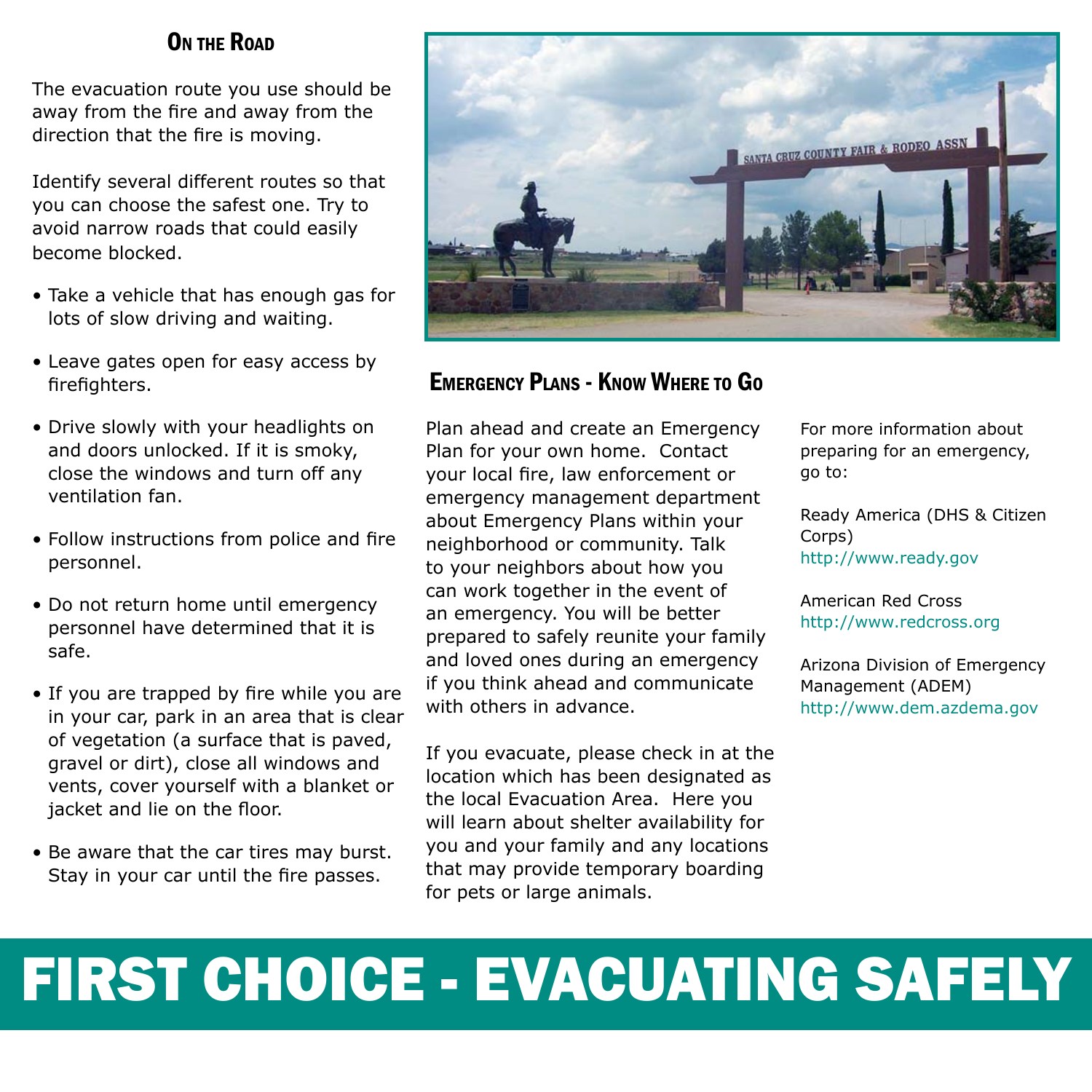## LAST RESORT - TAKING SHELTER IN A HOME

Evacuating may not be the safest thing to do. It might be safer for you to stay in your home, (or go to a neighbor's home) if any of these conditions exist:

- Your only escape route goes into the fire.
- Your only escape route is congested or blocked with vehicles.
- Smoke is so thick you can't see where you are going and you don't know where the fire is.
- The fire is so close or is moving so fast that you do not have time to evacuate safely.
- Emergency personnel (in person or by phone) recommend that you stay.



#### Is YOUR house <sup>a</sup> safe place to take shelter?

#### If any of these describe your house you should NOT stay during <sup>a</sup> wildfire.

- The house has wood siding or wood shingles.
- The house is located in a narrow canyon or is on a steep slope with continuous thick vegetation below.
- There are dense shrubs near windows or sliding doors.
- There are lots of combustible materials next to the house, such as brush piles, wood piles or wood sheds.
- There are thick grass and trees growing right up to the house.

If your house is NOT <sup>a</sup> safe place to take shelter, then make arrangements NOW to stay with <sup>a</sup> neighbor whose house is much safer.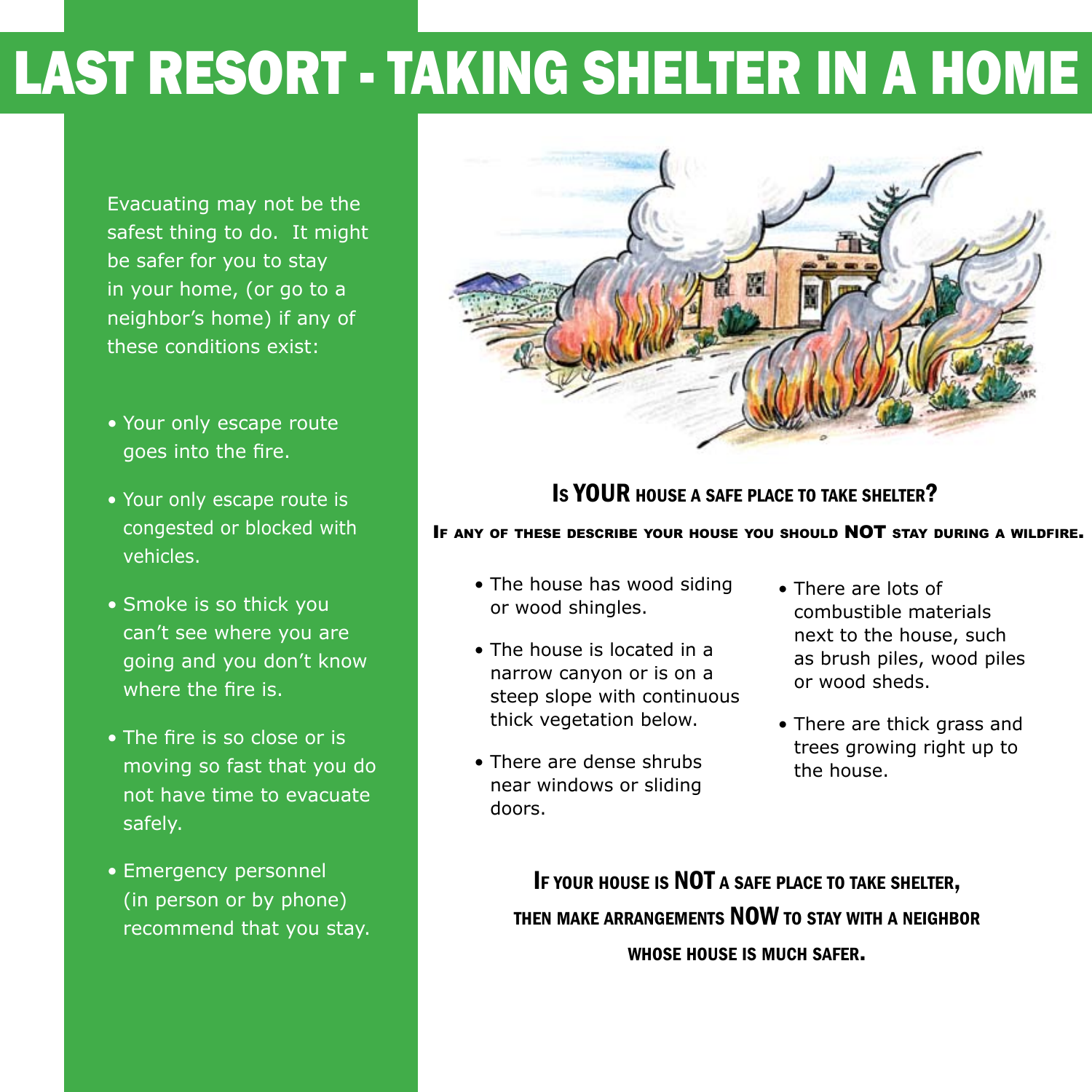#### If you take shelter in <sup>a</sup> home…

- Use a sprinkler to wet the yard and roof.
- Turn off all propane or natural gas to the house.
- Close all windows and doors to prevent sparks from blowing inside.
- Move fabric-covered furniture away from large windows or sliding doors.
- Turn off equipment that circulates air in the house.
- Gather your family, pets, a cell phone, a fire extinguisher, a battery-powered radio and some bottled water. Take a flashlight and extra batteries in case power is lost.
- Close all interior doors to slow the spread of smoke or fire in the house.
- Go to an interior room or hallway that is farthest from the approaching fire. Stay away from perimeter walls.
- Listen for fire information and instructions on a radio or television.
- Use your cell phone for necessary calls and leave your landline available for emergency officials or neighbors to call you. Make sure to have at least one phone plugged into the wall which doesn't require electricity to work.
- Keep your family together and remain as calm as possible. Remember, if it gets hot inside the house, it is much hotter outside.



#### thick smoke clears…

- Protect your lungs and airway by covering your nose and mouth with a dry cloth.
- Protect your skin by wearing cotton or wool long pants, a long sleeve shirt or jacket and gloves. Do not wear nylon or other synthetic fabrics.
- Avoid opening interior doors that feel hot.
- Use a garden hose or buckets of water to put out fires.
- Check each room and the exterior and roof of your house. Extinguish all sparks and embers.
- Look for concealed embers below decks and against fences.
- Watch out for downed power lines and weakened trees or branches that could fall down.
- See if your neighbors need help.
- Listen to the radio for instructions on what to do.



### LAST RESORT - TAKING SHELTER IN A HOME